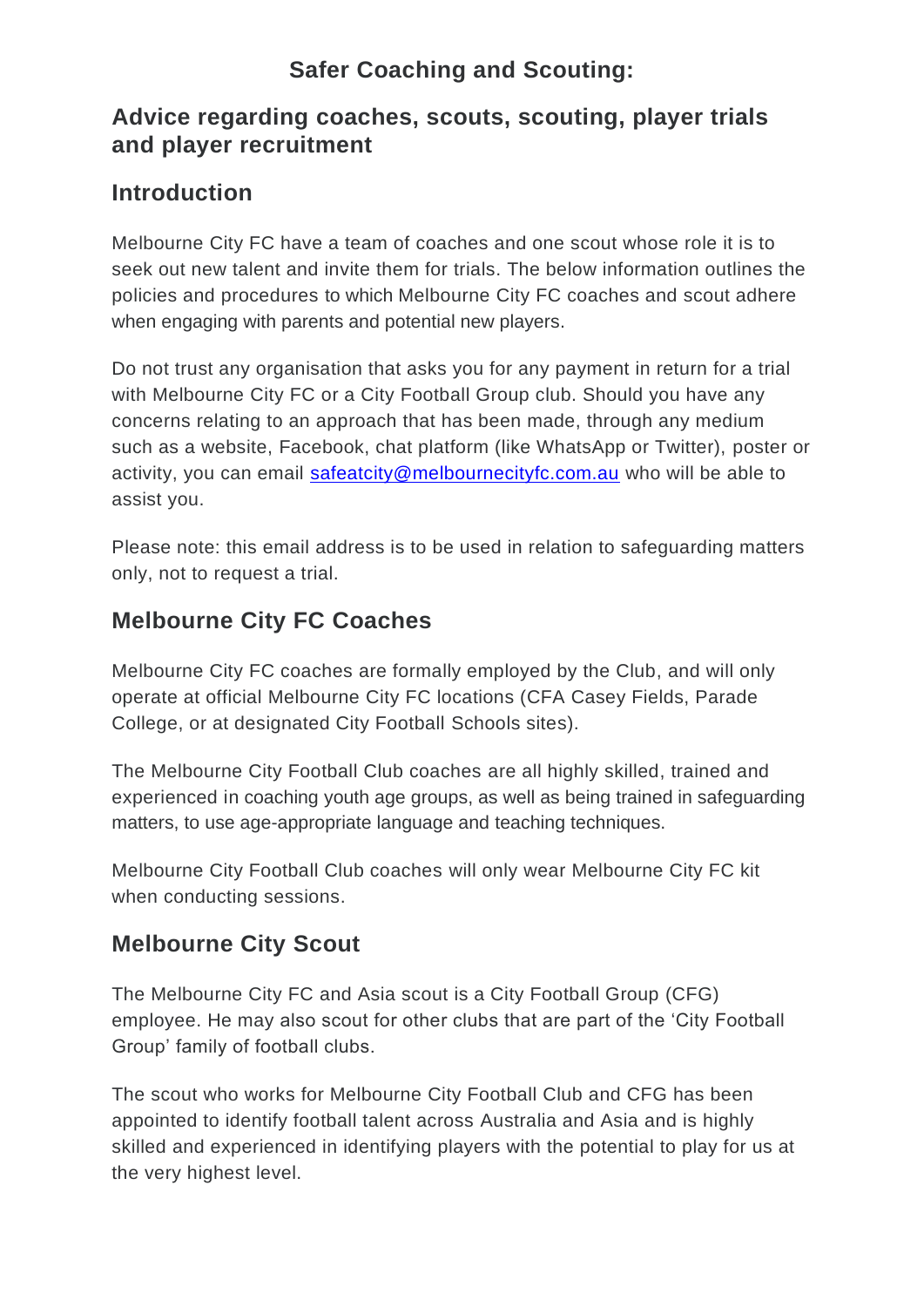# **Appropriate Checks & Training**

Melbourne City Football Club coaches and scout are required to follow strict guidelines and are carefully managed and supported by our Director of Football.

They have all hold a valid and current Working With Children Checks Victoria card which includes having their background checked. They are also required to complete a range of compulsory training courses to ensure that they meet all the relevant football regulations and are up to date with current good practice. All coaches complete Safeguarding training.

This scout will carry official CFG identification when watching players, which they can present for verification. Any discussions or approaches about an U18 player will be conducted via that player's parents and existing coaches. Any such discussion will most likely occur through an official representative of Melbourne City FC, such as a designated age group coach for a Melbourne City FC team, or the Club's Head of Academy, rather than by this scout.

You will never be asked for any form of payment in order for a trial to be conducted.

## **Bogus Coaches and Scouts**

There are several ways to identify bogus coaches and/or scouts. Often, they:

- ask you to pay them in return for promises of trials or extra training or to cover insurance or medical fees or transport
- ask for money in relation to arranging accommodation or even to move house
- say they can give you extra training in order to get you a trial
- have scruffy or old or odd-looking kit
- have a letter supposed to be from someone at our Club usually someone like the first team manager
- offer to take you in person to a trial
- offer you one-on-one training
- offer training at locations that are not usual Melbourne City FC training grounds or approved locations (e.g. not at Casey Fields, Parade College, or a designated City Football Schools site)
- approach through social networking (Facebook, Twitter, Snapchat etc) or online gaming chat (e.g. FIFA)
- use emails that end in @gmail.com, @outlook.com or look like bbsmithmcfc@yahoo.com or johnwmelcity@hotmail.com